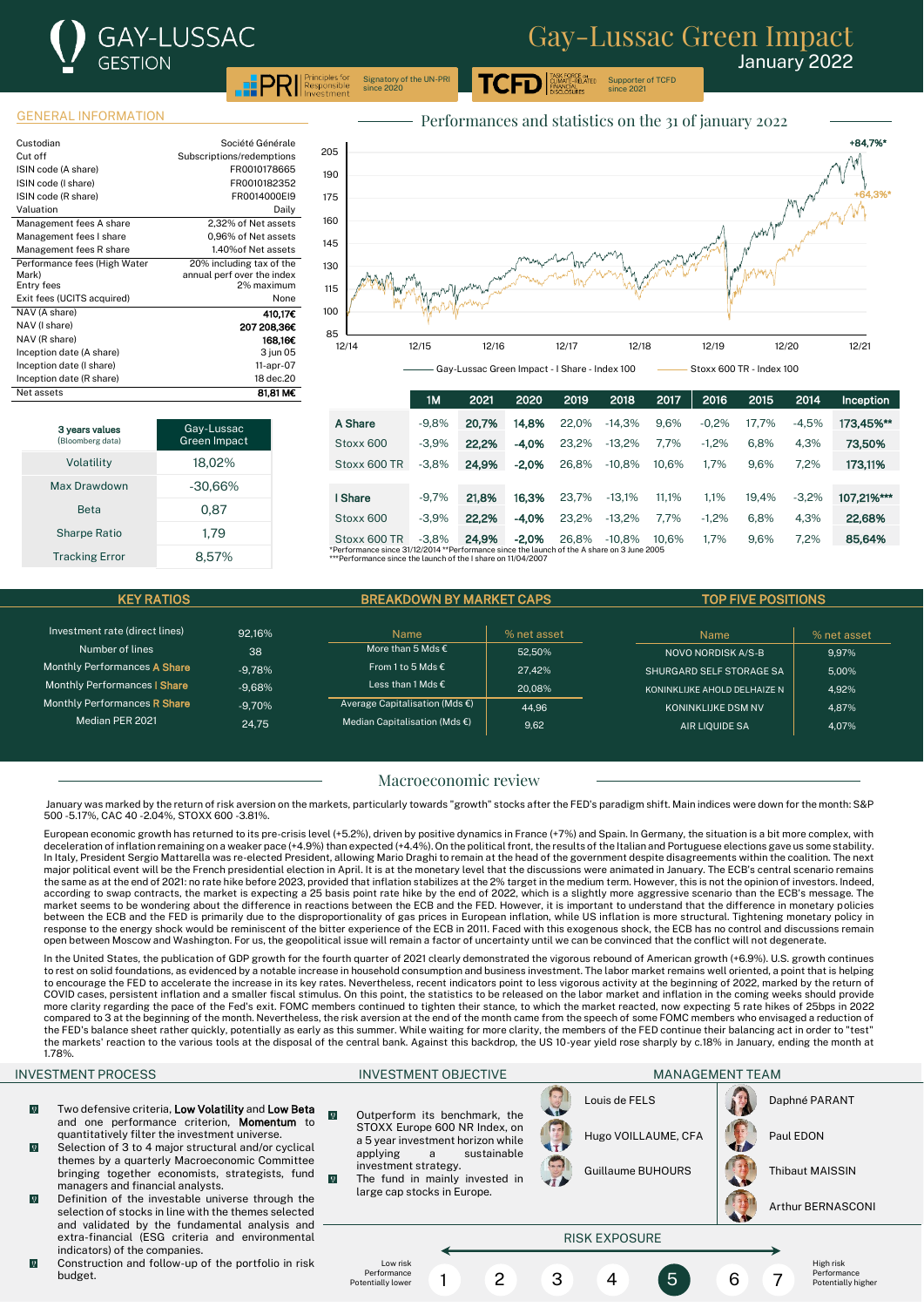

# Gay-Lussac Green Impact January 2022

### Management review

During the month of January, stocks with a high P/E (price earning ratio) suffered greatly from sector rotation, and as part of our risk management approach, we considerably reduced this type of stock within the UCIT Gay-Lussac Green Impact from the first half of January. In this way, we sold our positions in Mips, Carel Industries and even Thule Group, while strengthening our positions in undervalued issuers with very good quality fundamentals and offering growth at a reasonable price such as Green Landscaping Group.

In addition, the beginning of the year was marked by the implementation of our new thematic investment strategy, in which we favor more undervalued quality stocks, uncorrelated stocks or even special situations such as UPM-Kymmene. European leader in the graphic paper market and exposed to the forestry market, the UPM-Kymmene group has very good fundamentals, good cash generation and is carrying out an innovative repositioning on bioenergies which should offer the group a positive mix effect. We have also positioned ourselves in the German company specializing in the recycling of aluminum and steel dust, Befesa, and in the European infrastructure champion, Vinci. As a strategic actor playing a key role in the energy transition, Vinci has solid growth levers, particularly linked to the decarbonisation needs of transport in Europe.

Following this reallocation in line with our investment process, the fund's valuation fell from a P/E of 33.75 to 24.75 and we note for comparison that the fund is more resilient than the best in class ESG baskets such as Goldman Sachs' ESG Favorites basket (GSXEESGF Index) displaying a -11.76% year to date.



Extra-financial ratings (ESG)

### EXTRA FINANCIAL PORTFOLIO ANALYSIS ESG RATING VS BECHMARK INDEX

|                               | Gay-Lussac Green<br>Impact $(70)$ | <b>Benchmark Index</b><br>(110) |
|-------------------------------|-----------------------------------|---------------------------------|
| Grade average E*              | 6,38                              | 6.60                            |
| Grade average S*              | 5,66                              | 5.41                            |
| Grade average G*              | 6,23                              | 5,98                            |
| Portfolio grade overall ESG** | 7.62                              | 7.36                            |

\* Proportion of the fund's investments for which non-financial data are available and used to complement fondamental analysis.

Total coverage rate: 100%. (73% MSCI + 27% internal coverage)

| Values                                | Country     | <b>ESG Grade</b> | Rating     | % of net<br>asset |
|---------------------------------------|-------------|------------------|------------|-------------------|
| ORSTED A/S                            | Denmark     | 10               | <b>AAA</b> | 1.26%             |
| <b>EDP-ENERGIAS</b><br>DE PORTUGAL SA | Portugal    | 10               | AAA        | 1.43%             |
| <b>KONINKLIJKE</b><br><b>DSM NV</b>   | Netherlands | 9.6              | AAA        | 4.87%             |
| <b>UPM-KYMMENE</b><br><b>OYJ</b>      | Finland     | 9.4              | AAA        | 1.18%             |
| <b>VERBUND AG</b>                     | Austria     | 9.3              | <b>AAA</b> | 1.15%             |





TOP 5 BEST ESG RATINGS VALUES RATING BREAKDOWN





The figures given relate to previous years. The Fund's performances and the indexes are calculated with dividends and coupons reinvested net of fees. Past performance is not a reliable indicator of future performance and it is not consistent over time. This document is non contractual and intended for the private use of the addressee alone it<br>cannot under any circumstance be interpreted as or distribution is strictly prohibited without the prior authorization of Gay-Lussac Gestion. Capital is not guaranteed and investment is subject to specific risks. For more<br>details on investment risks, please refer to the

office: 45 avenue George V - 75008 PARIS - France